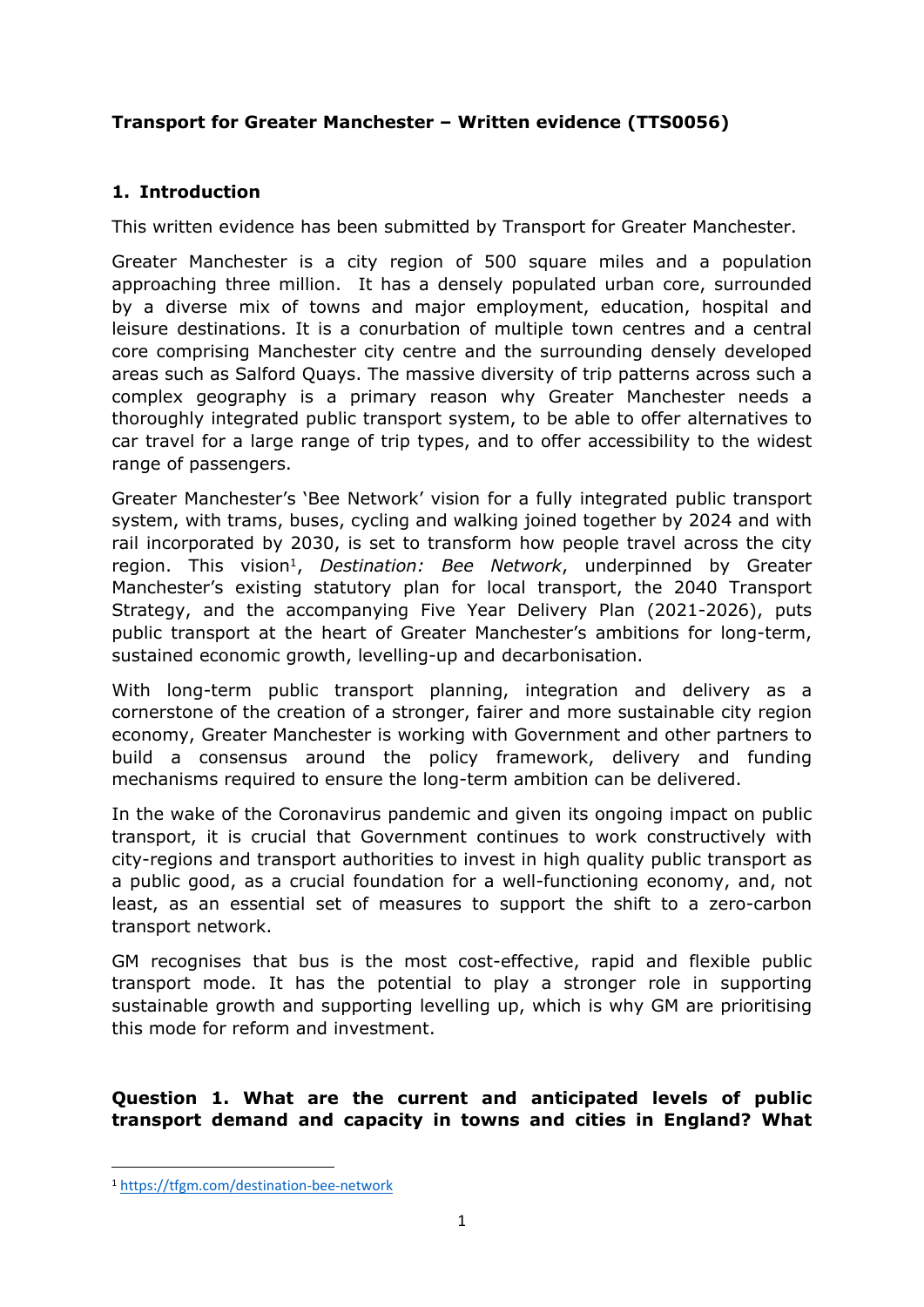### **influences public transport travel patterns? How does the choice of public transport vary across different demographic groups?**

#### Current public transport demand in Greater Manchester

COVID-19 has had a profound impact on travel patterns in Greater Manchester (GM) and the long-term effects are still largely unknown. Travel demand remains below pre-pandemic levels, although this is gradually changing and demand is returning slowly. In GM, bus trips are now at around 20% less than pre-Covid levels and trips on both the local rail network and Metrolink are around 30% less than pre-Covid levels.

It is vital, therefore, that Government and city-regions like Greater Manchester continue to work together to encourage demand and attract people back to public transport. Without appropriate support from central Government, there is a concern that operators will further cut back services thereby preventing the necessary public transport and active travel-based recovery from the pandemic. If this were to continue to happen, there would be serious economic implications as a result of a predominantly highway-led recovery over the longer term, which would mean even greater levels of inefficient, time-consuming congestion holding back higher levels of economic activity in our towns, cities and communities.

#### Current and anticipated future public transport capacity

One of the effects of the Covid-19 pandemic has led to capacity across public transport being on average under-utilised compared to pre-Covid levels. While passenger levels remain below pre-Covid averages, it is also true to say that some services on bus/tram/train are running near or at capacity.

The pandemic and the economy's response to it, for example an increase in homeworking and increasingly hybrid working, has disrupted traditional travel behaviours in a way which has seen less predictability in changes in demand levels.

The current signs indicate that leisure travel is demonstrating relatively strong recovery. This presents an opportunity to ensure this market is actively supported and stimulated. Commuting levels however are more varied than in the pre pandemic period.

Aside from influences brought about by the pandemic, it remains vital that we continue to encourage the shift to greater use of more sustainable modes (bus, Metrolink and rail) to provide the mobility required with those without access to a private car – around one third of households in Greater Manchester – to reduce congestion on roads, and to support decarbonisation. In order to do this, there must be enough capacity in the public transport network to enable and support future growth. In Greater Manchester for example, our economy has historically been actively held back by the critical lack of capacity in the rail network, which has long been operating at maximum capacity on key transpennine and north-south routes.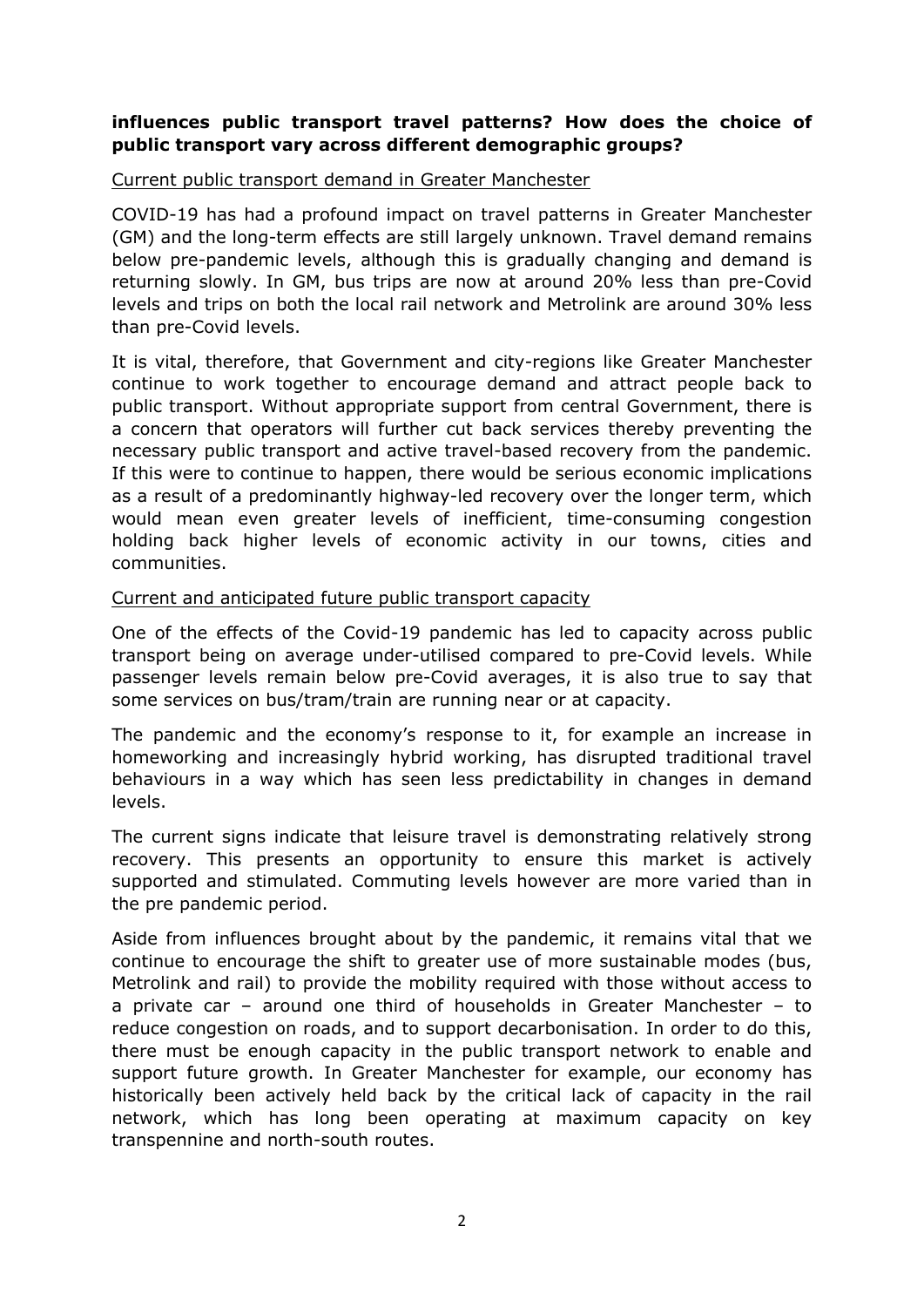It is too early in the post-Covid context to know with a high degree of certainty what the future capacity requirements for public transport are. However, there is a clear policy rationale for being ambitious now to plan for public transport growth – not least in its key attribute of being able to provide low carbon mobility - and to build capacity as a long-term investment into our transport network. Given the uncertainty generated by Covid-19, TfGM have been through a process to develop different potential future travel demand scenarios to help us understand how transport and wider economic policy might need to adapt to deliver our policy agenda. These will be outlined in detail in question 2.

### Influences on Public Transport Patterns

On top of proximity to town and city centres, two key factors which influence the decision to travel by public transport are:

- The quality of the transport; a regularly and reliably run service which is well maintained and pleasant to use.
- Affordably priced and easy to use ticketing.

Both of these factors are crucial in encouraging people to choose public transport over travelling by car.

The cost of parking in regional centres can also influence public transport decisions. In Greater Manchester, the regional centre represents one of the few locations in the region where driving cost (along with its inherently limited road capacity) is equal to the combined time and money costs of using public transport. As a result, many public transport trips are made by people who could have travelled by car but have chosen not to do so. This compares to a number of other parts of Greater Manchester where it still makes more financial and timesaving sense to travel by car.

As a local example, TfGM conducted travel pattern surveys of Metrolink users in October and November 2018 to ask whether a car or van was available for the journey they were taking that day<sup>2</sup>. The findings indicated a high level of attractiveness of all Metrolink lines to those with a car available, with almost half of users saying they could have travelled by car or van that day. This would suggest that the balance of quality of the service and affordability was enough to outweigh the convenience of travelling by car.

### Public Transport Choices and Demographic Groups

Here in Greater Manchester - as is the case nationally (Department for Transport, 2017) - there is a relationship between household income and type of transport used. Those on lower incomes use buses more than those on higher incomes in this city-region. Around 40% of bus trips are made by people experiencing the most difficult social and financial conditions (the 'Urban Adversity' Acorn category) despite them only accounting for around a quarter of Greater Manchester's resident population (26%).

<sup>2</sup> Metrolink Phase 3 Evaluation <https://tfgm.com/corporate/metrolink-phase-3>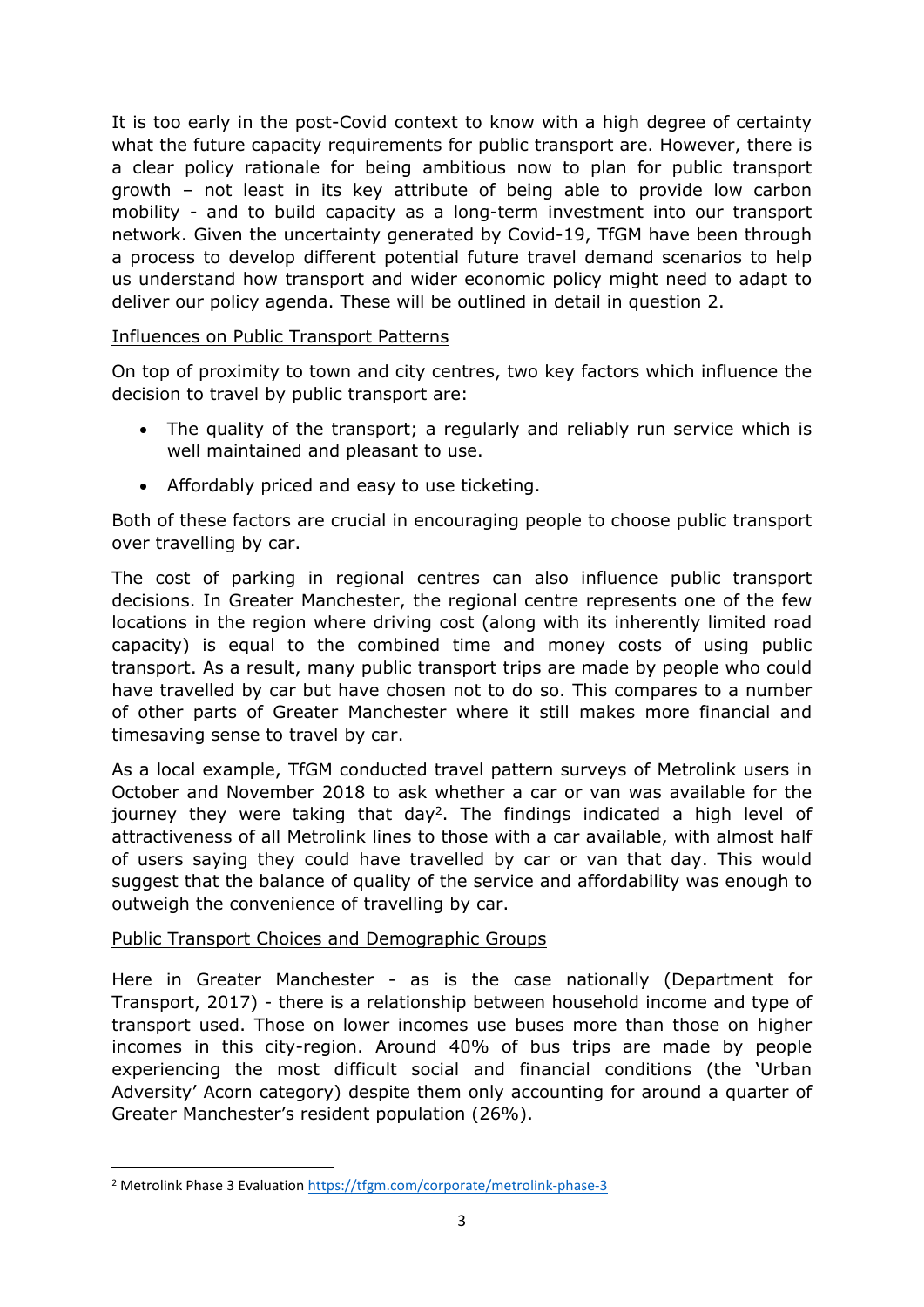Our data also shows that older people (those over 65) in Greater Manchester are more likely to use the bus than younger people (aside from those aged 16-24). Women, those from mixed ethnic backgrounds, Black or Black British people, and those with a disability or mobility impairment are also disproportionately more likely to travel by bus. These groups are also more likely to experience multiple forms of disadvantage and social exclusion.

### **Question 2. How might public transport travel patterns shift in the next 10 years? What impact could digitalisation and the Covid-19 pandemic have on travel patterns in the long term?**

In Greater Manchester, we are aiming to achieve world class connections that support long-term, sustainable economic growth and access to opportunity for all.

To achieve this, our vision for the 'Bee Network', an integrated London-style transport system, plans to revolutionise travel across the city region over the course of the decade.

Local devolution has allowed GM to identify an evidence-based, long-term vision for the 'right mix' of transport modes on our network. Our Right Mix vision is for 50% of trips to be made by sustainable modes, with no net increase in car traffic, by 2040. As well as meeting the requirements of our travelling customers, our transport system needs to help the local economy to flourish and prosper, and our residents to contribute to and benefit from that prosperity without relying on car travel.

As part of our Bee Network and Right Mix visions, GM has also committed to a target of becoming carbon neutral by 2038, which is a key influence in our aims and objectives for public transport over the next 10 years, requiring a very significant shift in travel behaviour toward zero carbon modes if we are to achieve our objectives.

### Anticipated public transport demand and patterns in Greater Manchester

TfGM's approach to understanding potential future public transport demand is to take into account a range of future scenarios with the following considerations:

- Strength of the economy, which affects travel behaviour directly, and also affects central government transport spending.
- Public attitudes, such as the priority given to the environment, which affects travel behaviour directly, and also affects central government policy (e.g. road-building versus public transport and active travel).

TfGM has developed a series of hypothetical post-COVID travel scenarios to support our strategic planning activities, bearing in mind the impact of increased digitalisation: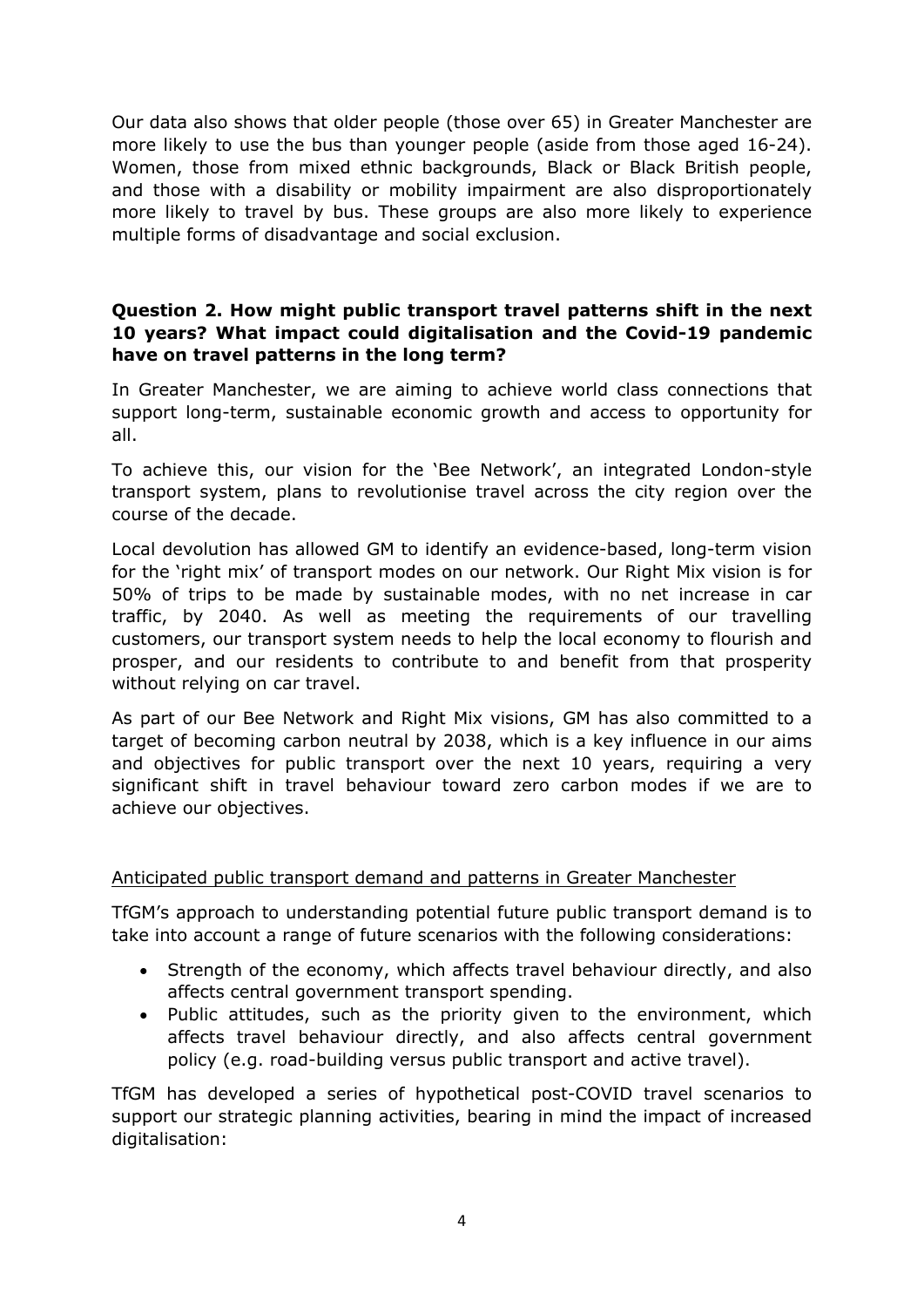- 1. Travel returns as government restrictions are lifted, but subsidies are insufficient for full recovery on public transport. This leads to fares continuing to increase in real terms and services being reduced. More digital (ie home and hybrid) working causes reduced commuting, but also increases leisure travel, mostly by car.
- 2. Public transport demand exceeds pre-Covid demand within five years, stimulated by strong government subsidy, permitting lower fares. Business travel remains reduced by video conferencing.
- 3. A prolonged slump in public transport travel due to a weak economy and more digital working. Government subsidy is phased out while public transport travel remains weakened, resulting in higher fares and reduced services for bus, and heightened challenges for Metrolink and rail. Business travel is reduced by weak economy and permanent increase in video conferencing.
- 4. Public transport travel remains below pre-Covid levels, but is mitigated by continuing government subsidy, thereby permitting more affordable fares.

### **Question 3. What can be done to improve connectivity across public transport modes? How could better integration be delivered in urban areas outside London?**

In GM, we aim to stop viewing different modes of transport as separate networks, with individual asset management, service planning, and fares and ticketing regimes.

Instead, integration through the Bee Network will enable Greater Manchester to make a vital contribution to the national challenges of decarbonisation and levelling up, while also ensuring a more efficient and resilient city region economy that creates opportunities for all residents.

Local control over Metrolink has allowed GM to plan over the long term for a network that meets the requirements of the city region. For similar reasons, Greater Manchester has pursued bus franchising to bring the buses under local control and allow integration with the Metrolink network. The GM Mayor has recently announced a journey fare cap on all single bus journeys, already demonstrating the benefits that a franchised system can bring to passengers.

GM is also keen to secure greater influence over local rail, particularly over fare structures, again to integrate with the Bee Network.

In terms of integration of delivery, technological developments open new opportunities for delivering an integrated and customer focused transport system to meet future customer needs. The development of new demand responsive technologies and applications will make it easier for people to plan, book and pay for journeys, with a daily fare cap and potentially as part of longer multi-modal trips. They will also allow for world class safety and customer experience standards across bus, tram, rail, taxi and private hire, supported with real time passenger information and audio-visual announcements.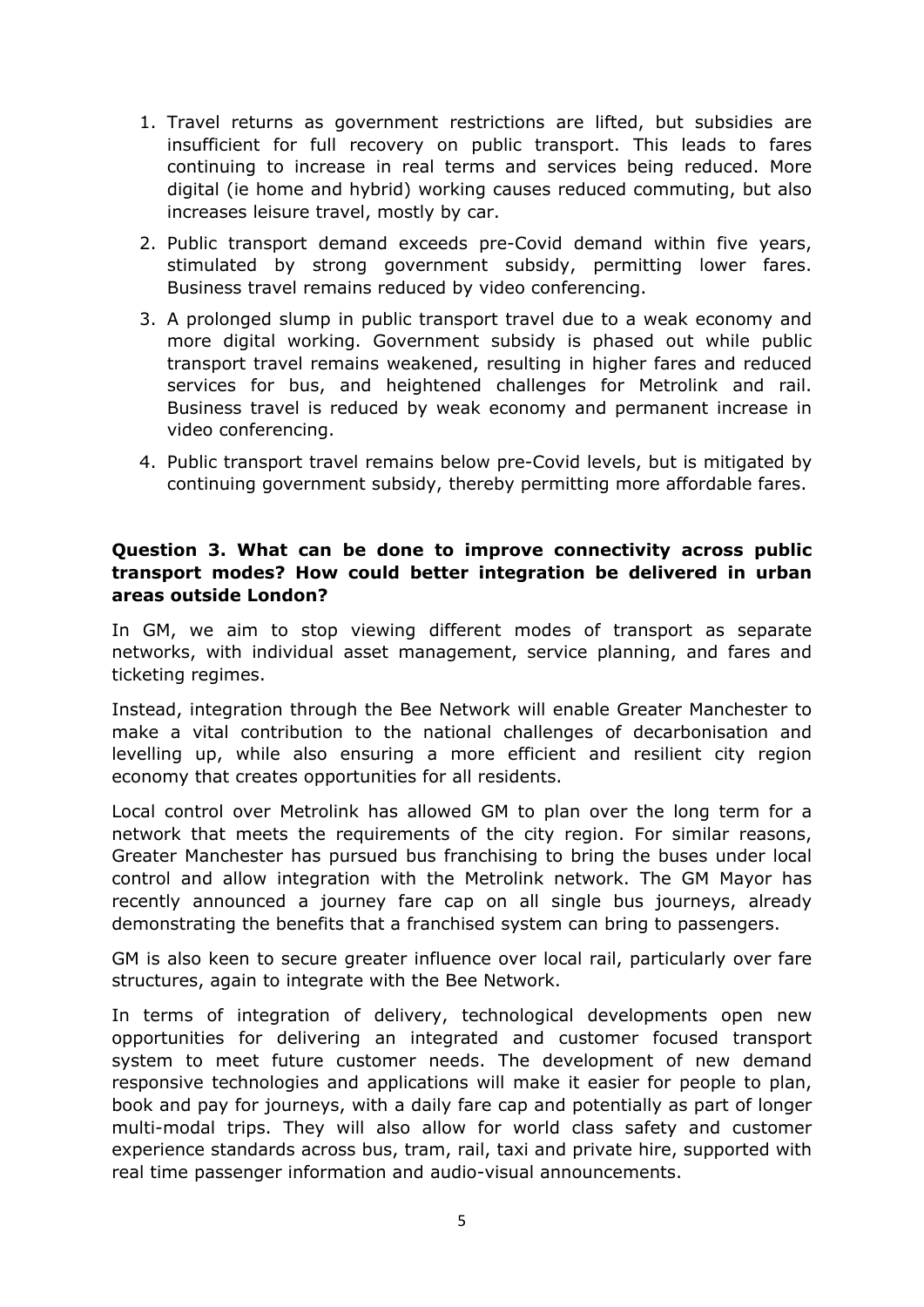Partnership work between operators and providers is critical to ensure that modes of transport such as taxis, private hire vehicles and other demand responsive services - as well as shared mobility solutions, including car clubs, cycle hire and other forms of shared transport - are available, and fully integrated into the transport network.

### **Question 4. What are the likely areas of innovation in urban public transport over the next 10 years? How should public policy be shaped considering both incremental and transformational innovations? How could data help transport services meet consumer demand?**

A great deal of work is currently being undertaken by TfGM to identify and develop innovative solutions to today's transport challenges as well as to understand the challenges and opportunities that Greater Manchester's transport network may face in the future.

#### Areas of Innovation

Following the completion of successful projects and trials in recent years, several 'pathways to innovation' have been identified using cross-sectoral working to ensure developments in Mobility as a Service, Connected and Autonomous Vehicles (CAVs) and shared mobility can benefit our residents, communities and visitors.

'Mobility as a Service' refers to digital transport service platforms that enable users to access, pay for, and get real-time information on a range of public transport options. The growth of Mobility as a Service has the potential to improve customer experience of using public transport by:

- Enabling customers to plan a door-to-door journey, receive updates and pay for it, all via one channel;
- Increasing the feasibility of multi-modal, multi-leg journeys undertaken by public transport; and
- Simplifying ticketing options.

It is important that journey planning and wayfinding tools need to be available to customers 24/7 and they should provide customers with consistent, simple and straightforward information about their travel options. GM is aiming to adopt a digital-first approach, with technology increasingly enabling these apps and web-based tools to be tailored to the needs of individual customers.

Where feasible, data should be made available as Open Data to allow third parties to develop apps which will benefit public transport customers.

Projects such as eHUBS, GM's e-cargo bike hire scheme, are working in collaboration with the private sector to create community hubs with access to shared, electric, sustainable mobility solutions. eHUBS is a year-long pilot which aims to give people in parts of GM innovative electric alternatives to private cars, such as electric cargo bikes and car clubs, at an affordable price.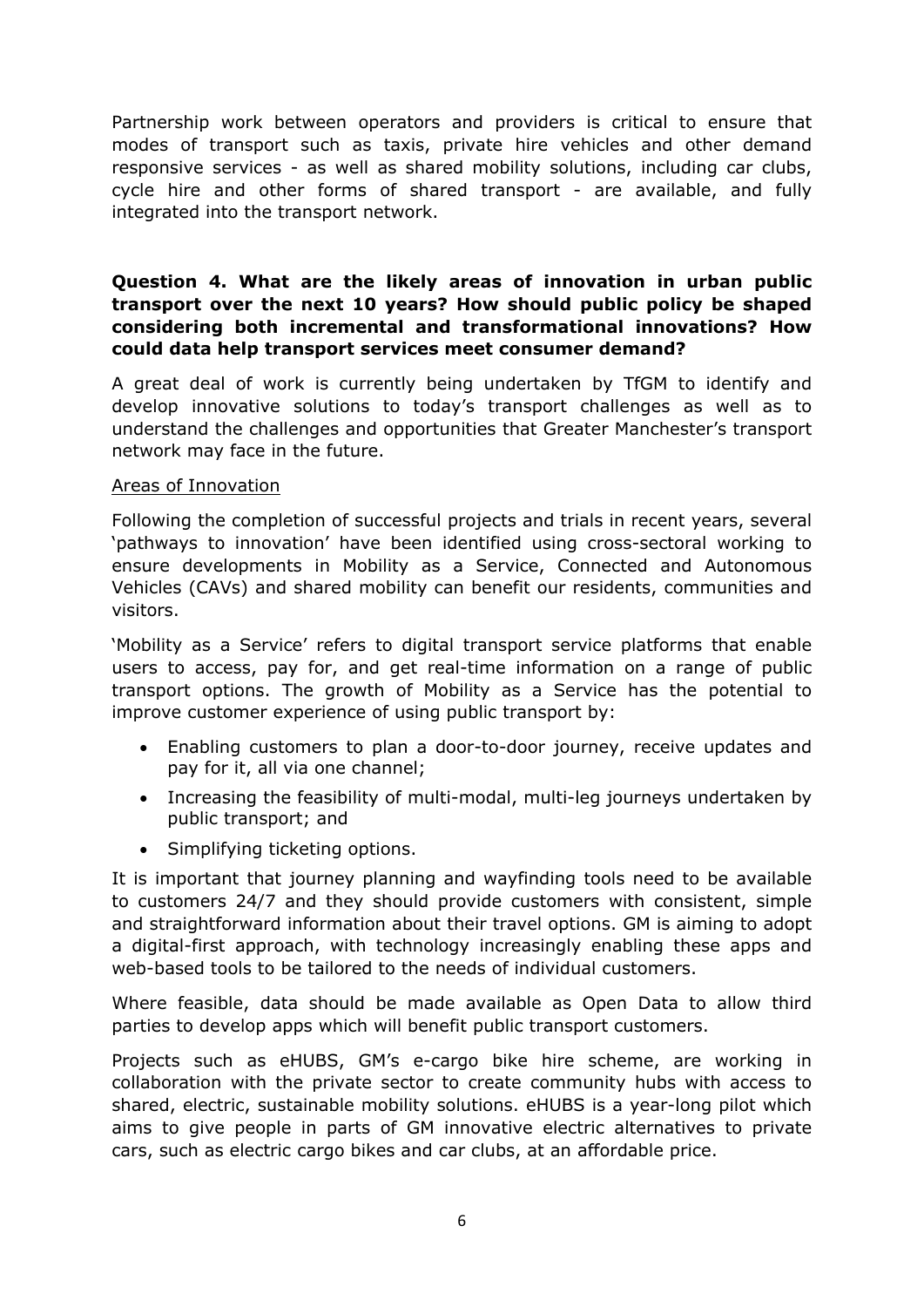As part of any future public policy developments on new transport technologies, consideration should be given to:

- Mandating a minimum level of data sharing and the standardisation of data sharing arrangements; and
- Mandate access to ticketing systems to allow third party sales channels to develop. In practice, this would mean that any transport operator/provider (public or private) selling tickets would need to allow commercial providers to sell these tickets.

GM's main ask of Government in this area is that it continues its development of policy in close partnership with local transport authorities.

### **Question 5. Are local authorities well equipped with appropriate funding and powers to deliver high-quality public transport services? Would further devolution of transport policy contribute to better outcomes?**

The pandemic has shown how fragile the funding for public transport can be, and that local authorities do not have the financial capability to protect this vital public service. This is shown by the level of central government support that has been, and continues to be, required to maintain the services that areas need.

Without significant and predictable capital and revenue investment, our existing transport networks and infrastructure will not be able to achieve sustainable and equitable growth in Greater Manchester. Investment in GM transport would work in the shared interests of GM and the Government by working towards shared objectives for growth, levelling up and decarbonisation.

Greater Manchester believes that more local decision-making leads to greater benefits for people and communities, including by enabling better development of a world-class, modern, integrated and reliable transport system. The opportunities offered by devolution and greater local determination of policies, funding and delivery allow us to take a much bolder and longer-term view of our transport needs.

Long-term devolved settlements that combine different investment proposals with wider proposals for housing, skills, innovation, infrastructure and regeneration would allow the Government and Greater Manchester to deliver tangible levelling-up and take decisive climate action with a world class transport system.

### **Question 6. Could better policy coordination across government departments, and between central and local government, improve public transport outcomes? If so, how can this be achieved?**

Improved public transport has an impact on all areas of society – the economy, health and financial inequalities can all be influenced by public transport decision making.